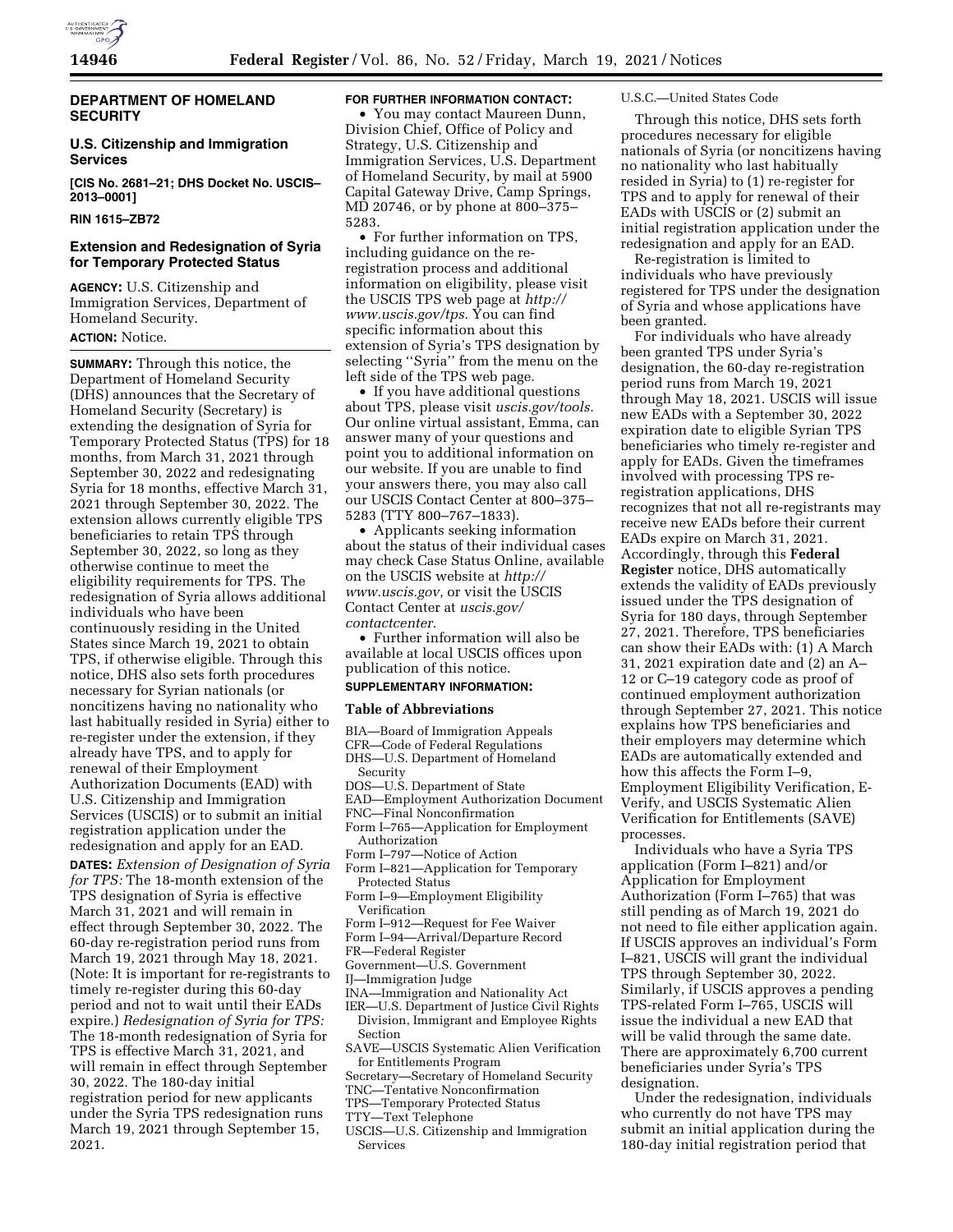runs from March 19, 2021 through September 15, 2021. In addition to demonstrating continuous residence in the United States since March 19, 2021 and meeting other eligibility criteria, initial applicants for TPS under this redesignation must demonstrate that they have been continuously physically present in the United States since March 31, 2021, the effective date of this redesignation of Syria, before USCIS may grant them TPS. USCIS estimates that approximately 1,800 individuals are eligible to file initial applications for TPS under the redesignation of Syria.

### **What is temporary protected status (TPS)?**

• TPS is a temporary immigration status granted to eligible nationals of a country designated for TPS under the INA, or to eligible persons without nationality who last habitually resided in the designated country.

• During the TPS designation period, TPS beneficiaries are eligible to remain in the United States, may not be removed, and are authorized to obtain EADs so long as they continue to meet the requirements of TPS.

• TPS beneficiaries may also apply for and be granted travel authorization as a matter of discretion. Upon return from such authorized travel, TPS beneficiaries retain the same immigration status they had prior to the travel.

 $\circ$  The granting of TPS does not result in or lead to lawful permanent resident status.

• To qualify for TPS, beneficiaries must meet the eligibility standards at INA section 244(c)(1)-(2), 8 U.S.C. 1254a(c)(1)-(2).

• When the Secretary terminates a country's TPS designation, beneficiaries return to one of the following:

 $\circ$  The same immigration status or category that they maintained before TPS, if any (unless that status or category has since expired or been terminated); or

 $\circ$  Any other lawfully obtained immigration status or category they received while registered for TPS, as long as it is still valid beyond the date TPS terminates.

#### **When was Syria designated for TPS?**

Former Secretary of Homeland Security Janet Napolitano initially designated Syria for TPS on March 29, 2012, based on extraordinary and temporary conditions resulting from the Syrian military's violent suppression of opposition to President Bashar al-Assad's regime that prevented Syrian nationals from safely returning to Syria. *See Designation of Syrian Arab Republic* 

*for Temporary Protected Status,* 77 FR 19026 (Mar. 29, 2012). Following the initial designation, former Secretaries Napolitano and Jeh Johnson extended and newly designated Syria for TPS three times. In 2016, former Secretary Johnson both extended Syria's designation and newly designated Syria for TPS for 18 months through March 30, 2018. *See Extension and Redesignation of Syria for Temporary Protected Status,* 81 FR 50533 (Aug. 1, 2016). In 2018, former Secretary Kirstjen Nielsen extended Syria's designation for 18 months, through September 30, 2019. *See Extension of the Designation of Syria for Temporary Protected Status,*  83 FR 9329 (March 5, 2018). Most recently, in September 2019, former Acting Secretary Kevin McAleenan again extended Syria's TPS designation for 18 months based on ongoing armed conflict and extraordinary and temporary conditions, but he did not newly designate Syria for TPS at that time. *See Extension of the Designation of Syria for Temporary Protected Status,*  84 FR 49751 (Sep. 23, 2019).

### **What authority does the Secretary have to extend the designation of Syria for TPS?**

Section 244(b)(1) of the INA, 8 U.S.C. 1254a(b)(1), authorizes the Secretary, after consultation with appropriate agencies of the U.S. Government (Government), to designate a foreign state (or part thereof) for TPS if the Secretary determines that certain country conditions exist.1 The decision to designate any foreign state (or part thereof) is a discretionary decision, and there is no judicial review of any determination with respect to the designation, or termination of or extension of a designation. The Secretary, in his/her discretion, may then grant TPS to eligible nationals of that foreign state (or noncitizens having no nationality who last habitually resided in the designated country). *See*  INA section 244(a)(1)(A), 8 U.S.C.  $1254a(a)(1)(A)$ .

At least 60 days before the expiration of a country's TPS designation or extension, the Secretary, after consultation with appropriate Government agencies, must review the conditions in the foreign state designated for TPS to determine

whether the conditions for the TPS designation continue to be met. *See* INA section 244(b)(3)(A), 8 U.S.C. 1254a(b)(3)(A). If the Secretary does not determine that the foreign state no longer meets the conditions for TPS designation, the designation will be extended for an additional period of 6 months or, in the Secretary's discretion, 12 or 18 months. *See* INA section 244(b)(3)(A), (C), 8 U.S.C.  $1254a(b)(3)(A)$ , (C). If the Secretary determines that the foreign state no longer meets the conditions for TPS designation, the Secretary must terminate the designation. *See* INA section 244(b)(3)(B), 8 U.S.C. 1254a(b)(3)(B).

## **Why is the Secretary extending and redesignating TPS for Syria through September 30, 2022?**

DHS has reviewed conditions in Syria. Based on the review, including input received from other U.S. Government agencies, the Secretary has determined that an 18-month extension is warranted because the ongoing armed conflict and extraordinary and temporary conditions supporting Syria's TPS designation remain.

The protracted civil war continues to contribute to the severe humanitarian crisis in Syria and continues to demonstrate deliberate targeting of civilians, the use of chemical weapons and irregular warfare tactics, and forced conscription and use of child soldiers. The war has resulted in a sustained need for humanitarian assistance, an increase in refugees and displaced people, food insecurity, limited access to water and medical care, and a largescale destruction of Syria's infrastructure.

As further indication of the deteriorating conditions, on October 8, 2020, President Donald Trump continued for one year the national emergency with respect to Syria declared in Executive Order 13894, citing ''the actions by the Government of Turkey to conduct a military offensive into northeast Syria, undermines the campaign to defeat the Islamic State of Iraq and Syria, or ISIS, endangers civilians, and further threatens to undermine the peace, security, and stability in the region, and continues to pose an unusual and extraordinary threat to the national security and foreign policy of the United States.''

While the last documented chemical weapons attack by the Syrian government was an attack using chlorine on May 19, 2019 in Latakia province that injured several civilians, in October 2020, United States Ambassador to the UN Kelly Craft stated

<sup>1</sup>As of March 1, 2003, in accordance with section 1517 of title XV of the Homeland Security Act of 2002, Public Law 107–296, 116 Stat. 2135, any reference to the Attorney General in a provision of the INA describing functions transferred from the Department of Justice to DHS ''shall be deemed to refer to the Secretary'' of Homeland Security. *See*  6 U.S.C. 557 (codifying the Homeland Security Act of 2002, tit. XV, section 1517).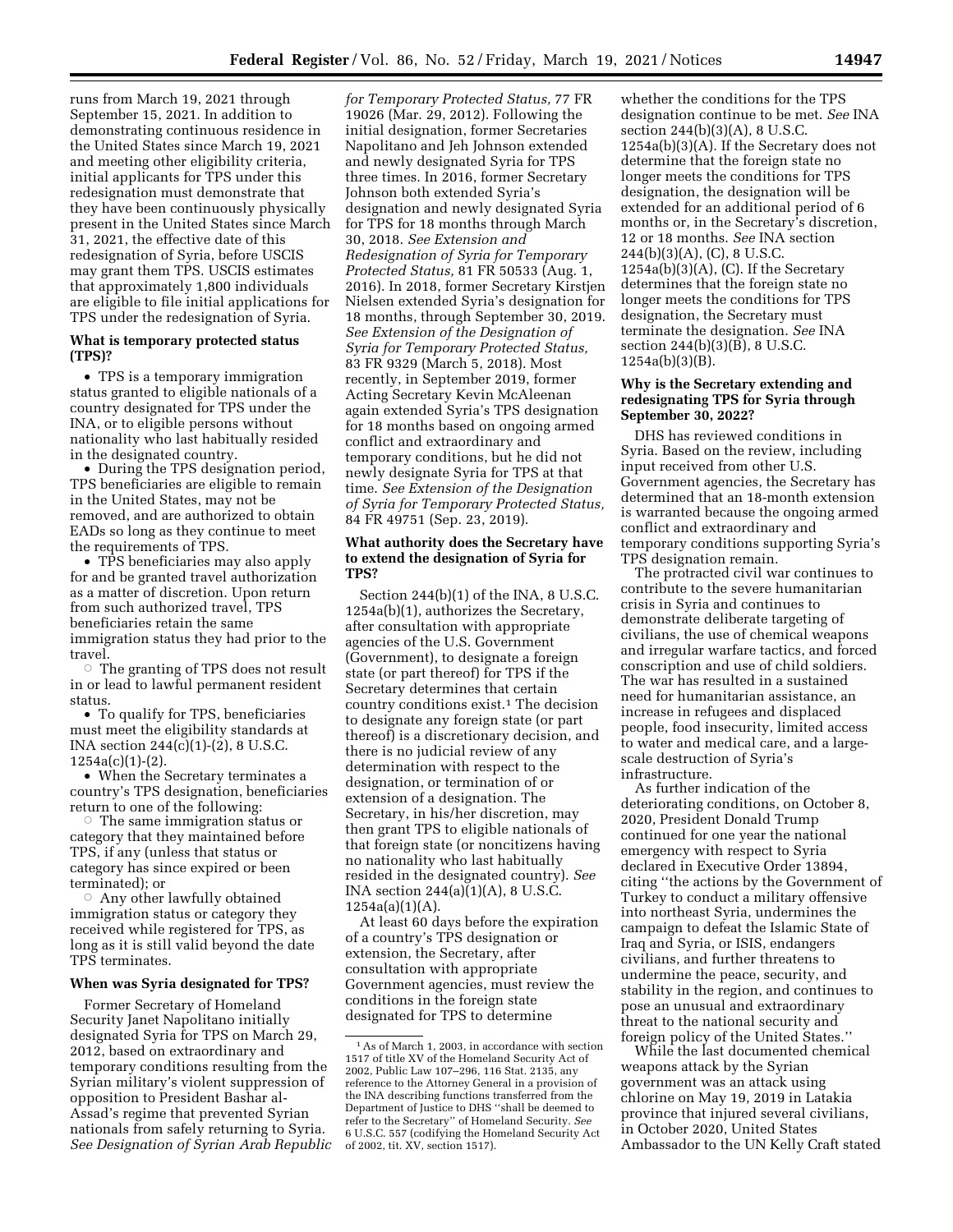that Syria had breached its obligation under the Chemical Weapons Convention and UN resolutions to dismantle its chemical weapons program.

In addition to chemical weapons, according to the Department of State (DOS), the regime also frequently employed prohibited cluster munitions and barrel bombs. Per DOS, the Syrian Network for Human Rights 2 documented at least 3,420 barrel bombs dropped by Russian and Syrian helicopters and airplanes on Idlib between April and September of 2019, often striking civilians and civilian infrastructure, including homes, medical facilities, and schools. In the last weeks of December 2020, the regime's forces dropped barrel bombs in Maaret al-Norman, resulting in the deaths of a child and a White Helmets humanitarian volunteer.

DOS reported that in late 2019, regime and pro-regime forces attacked civilians in hospitals, residential areas, schools, and settlements for IDPs and refugee camps; these attacks included bombardment with barrel bombs in addition to the use of chemical weapons. These forces used the massacre of civilians, as well as their forced displacement, rape, starvation, and protracted sieges that occasionally forced local surrenders, as military tactics. In late 2019, ISIS members in Syria continued to plot or inspire external terrorist operations, also according to DOS.

According to the UN Independent International Commission of Inquiry on the Syrian Arab Republic, Syrian Government troops ''carried out air and ground attacks which decimated civilian infrastructure, depopulated towns and villages,'' killing hundreds of women, men and children'' between November of 2019 and June of 2020. In a press release related to the report, Commission Chair Paulo Pinheiro stated that, ''Children were shelled at school, parents were shelled at the market, patients were shelled at the hospital. . .entire families were bombarded even while fleeing. What is clear from the military campaign is that pro-government forces and UNdesignated terrorists flagrantly violated the laws of war and the rights of Syrian civilians.''

According to the Internal Displacement Monitoring Center,3 Syria

*.* 

has the highest number of Internally Displaced Persons in the world, seeing 1.8 million new displacements in 2019, and an additional 1.5 million new displacements in the first half of 2020, mostly as a result of the regime's military offensives in the northeast and northwest areas of the country. In 2020, USAID reported 6.6 million people are internally displaced within Syria, an increase of 400,000 from USAID's 2019 reports. In 2020, UNHCR registered 5,580,396 Syrian refugees in neighboring countries, representing an increase of approximately 10,000 refugees from 5,570,382 Syrian refugees in neighboring countries in 2019. As of September 2020, the United States Agency for International Development (USAID) reported 11.1 million people in Syria were in need of humanitarian assistance (a reduction from 11.7 million people in 2019).

In September 2020, the UN World Food Programme (WFP) estimated that 9.3 million people in Syria are food insecure, the highest number ever recorded, as the conflict persists and ''the overall food security situation is deteriorating across the country.'' USAID reported that ''inflation, high food prices, and the worst drought in 30 years—that killed high numbers of livestock and drastically reduced crop yields in 2018—have also contributed to food assistance needs across Syria in 2019.'' The COVID–19 pandemic in 2020 has also exacerbated food insecurity. In the summer of 2020, the head of the WFP assessed that, ''Syria faces the risk of mass starvation or another mass exodus unless more aid money is made available.''

DOS says that, according to the UN Office for the Coordination of Humanitarian Affairs (UNOCHA), half of all health facilities were closed or partially functioning, and the conflict had killed hundreds of healthcare workers.

According to the World Bank, the conflict in Syria has continued to devastate the Syrian economy. A lack of sustained access to health care, education, housing, and food have exacerbated the effects of the conflict and pushed millions of people into unemployment and poverty.

Based upon this review and after consultation with appropriate Government agencies, the Secretary has determined that:

• The conditions supporting Syria's designation for TPS continue to be met. *See* INA section 244(b)(3)(A) and (C), 8 U.S.C. 1254a(b)(3)(A) and (C).

• There continues to be an ongoing armed conflict in Syria and, due to such conflict, requiring the return to Syria of Syrian nationals (or noncitizens having no nationality who last habitually resided in Syria) would pose a serious threat to their personal safety. *See* INA section 244(b)(1)(A), 8 U.S.C. 1254a(b)(1)(A).

• There continue to be extraordinary and temporary conditions in Syria that prevent Syrian nationals (or noncitizens having no nationality who last habitually resided in Syria) from returning to Syria in safety, and it is not contrary to the national interest of the United States to permit Syrian TPS beneficiaries to remain in the United States temporarily. *See* INA section 244(b)(1)(C), 8 U.S.C. 1254a(b)(1)(C).

• There are extraordinary and temporary conditions in Syria that prevent Syrian nationals (or noncitizens having no nationality who last habitually resided in Syria), who have arrived in the United States since Syria's 2016 TPS designation from returning to Syria in safety.

• The designation of Syria for TPS should be extended for an 18-month period, from March 31, 2021 through September 30, 2022. *See* INA section 244(b)(3)(C), 8 U.S.C. 1254a(b)(3)(C).

• The designation of Syria for TPS should be redesignated for an 18-month period, from March 31, 2021 through September 30, 2022. *See* INA section 244(b)(3)(C), 8 U.S.C. 1254a(b)(3)(C).

# **Notice of Extension of the TPS Designation and Redesignation of Syria for TPS**

By the authority vested in me as Secretary under INA section 244, 8 U.S.C. 1254a, I have determined, after consultation with the appropriate Government agencies, the conditions supporting Syria's designation for TPS continue to be met. *See* INA section 244(b)(3)(A), 8 U.S.C. 1254a(b)(3)(A). On the basis of this determination, I am simultaneously extending the existing designation of TPS for Syria for 18 months, from March 31, 2021 through September 30, 2022 and redesignating Syria for TPS for the same 18-month period. *See* INA section 244(b)(1)(A),

 $^{\rm 2}$  The Syrian Network for Human Rights is ''an independent, neutral, non-governmental, non-profit human rights organization'' which documents human rights violations in Syria. *<https://sn4hr.org/>* 

<sup>3</sup>The Internal Displacement Monitoring Center is a non-profit organization that ''provides data and

analysis and supports partners to identify and implement solutions to internal displacement.'' *<https://www.internal-displacement.org/>*.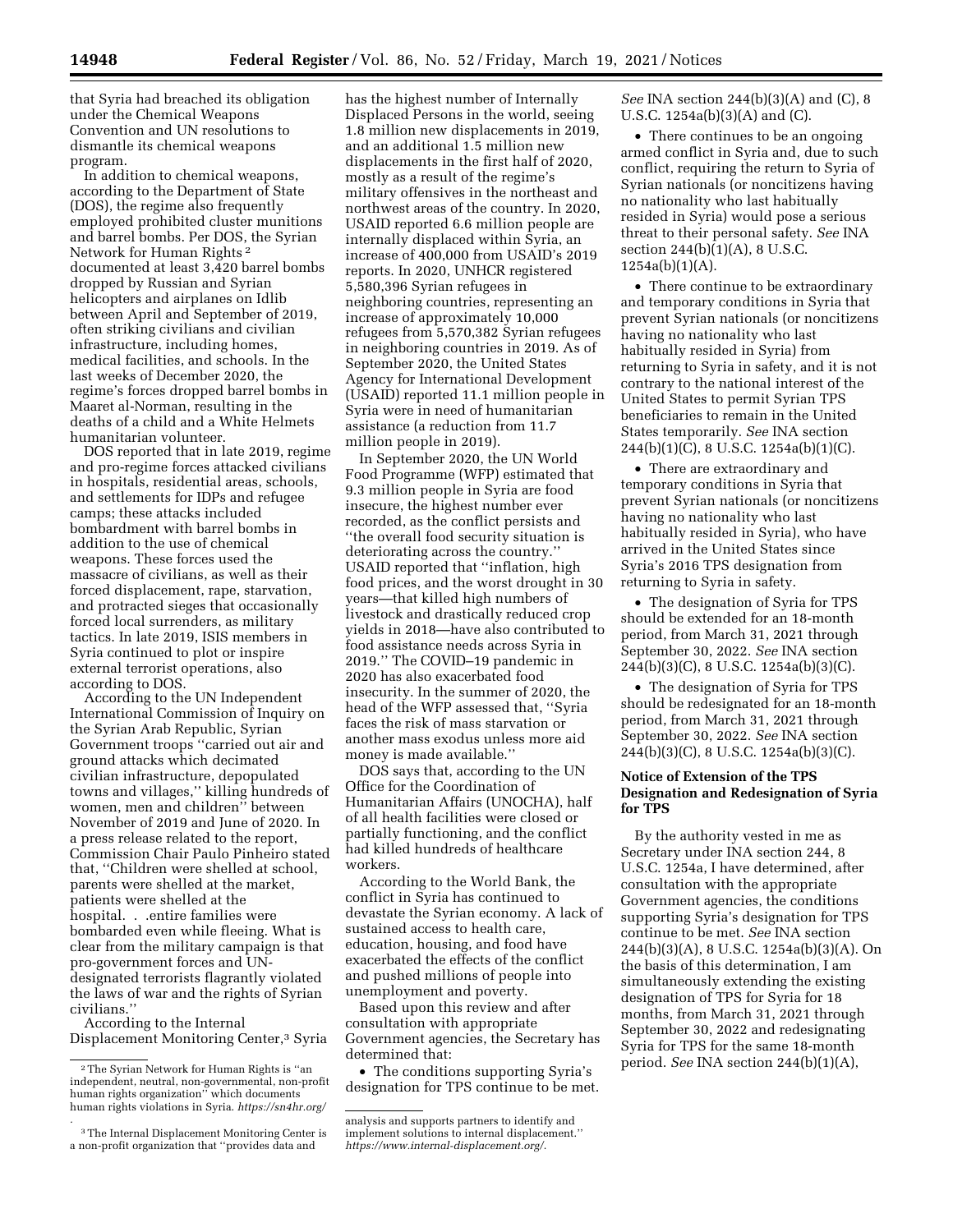$(b)(1)(C)$  and  $(b)(2)$ ; 8 U.S.C.  $1254a(b)(1)(A), (b)(1)(C), and (b)(2).$ 

### **Alejandro N. Mayorkas,**

*Secretary, U.S. Department of Homeland Security.* 

## **Required Application Forms and Application Fees To Register or Re-Register for TPS**

To register or re-register for TPS based on the designation of Syria, you *must*  submit an Application for Temporary Protected Status (Form I–821). If you are filing an initial application, you must pay the fee for the Application for Temporary Protected Status (Form I– 821) or request a fee waiver. If you are filing an application for re-registration, you do not need to pay the fee for the Application for Temporary Protected Status (Form I–821). There is no Form I–821 fee for re-registration. *See* 8 CFR 244.17. You may be required to pay the biometric services fee. Please see additional information under the ''Biometric Services Fee'' section of this notice.

Through this **Federal Register** notice, your existing EAD issued under the TPS designation of Syria with the expiration date of March 31, 2021, is automatically extended for 180 days, through September 27, 2021. Although not required to do so, if you want to obtain a new EAD valid through September 30, 2022, you must file an Application for Employment Authorization (Form I– 765) and pay the Form I–765 fee (or submit a Request for a Fee Waiver (Form I–912)). If you do not want a new EAD, you do not have to file Form I–765 and pay the Form I–765 fee. If you do not want to request a new EAD now, you may also file Form I–765 at a later date and pay the fee (or request a fee waiver), provided that you still have TPS or a pending TPS application.

If you have a Form I–821 and/or Form I–765 that was still pending as of March 19, 2021, then you do not need to file either application again. If USCIS approves your pending TPS application, USCIS will grant you TPS through September 30, 2022. Similarly, if USCIS approves your pending TPS-related Form I–765, it will be valid through the same date. If you are applying for initial registration and want an EAD, you must file and pay the fee for the Application for Employment Authorization (Form I– 765).

You may file the application for a new EAD either prior to or after your current EAD has expired. However, you are strongly encouraged to file your application for a new EAD as early as possible to avoid gaps in the validity of your employment authorization

documentation and to ensure that you receive your new EAD by September 27, 2021.

For more information on the application forms and fees for TPS, please visit the USCIS TPS web page at *<http://www.uscis.gov/tps>*. Fees for the Form I–821, the Form I–765, and biometric services are also described in 8 CFR 103.7(b)(1)(i).

#### **Biometric Services Fee**

Biometrics (such as fingerprints) are required for all applicants 14 years of age and older. Those applicants must submit a biometric services fee. As previously stated, if you are unable to pay the biometric services fee, you may complete a Request for Fee Waiver (Form I–912). For more information on the application forms and fees for TPS, please visit the USCIS TPS web page at *[www.uscis.gov/tps](http://www.uscis.gov/tps)*. If necessary, you may be required to visit an Application Support Center to have your biometrics captured. For additional information on the USCIS biometrics screening process, please see the USCIS Customer Profile Management Service Privacy Impact Assessment, available at *[www.dhs.gov/](http://www.dhs.gov/privacy) [privacy](http://www.dhs.gov/privacy)*.

### **Refiling a TPS Re-Registration Application After Receiving a Denial of a Fee Waiver Request**

You should file as soon as possible within the 60-day re-registration period so USCIS can process your application and issue any EAD promptly. Properly filing early will also allow you to have time to refile your application before the deadline, should USCIS deny your fee waiver request. If, however, you receive a denial of your fee waiver request and are unable to refile by the re-registration deadline, you may still refile your Form I–821 with the biometrics fee. USCIS will review this situation to determine whether you established good cause for late TPS re-registration. However, you are urged to refile within 45 days of the date on any USCIS fee waiver denial notice, if possible. *See* INA section 244(c)(3)(C); 8 U.S.C. 1254a(c)(3)(C); 8 CFR 244.17(b). For more information on good cause for late re-registration, visit the USCIS TPS web page at *[http://](http://www.uscis.gov/tps) [www.uscis.gov/tps](http://www.uscis.gov/tps)*. Following denial of your fee waiver request, you may also refile your Form I–765 with fee either with your Form I–821 or at a later time, if you choose.

**Note:** Although a re-registering TPS beneficiary age 14 and older must pay the biometric services fee (but not the Form I– 821 fee) when filing a TPS re-registration application, you may decide to wait to request an EAD. Therefore, you do not have to file the Form I–765 or pay the associated

Form I765 fee (or request a fee waiver) at the time of re-registration, and could wait to seek an EAD until after USCIS has approved your TPS re-registration application. If you choose to do this, to re-register for TPS you would only need to file the Form I–821 with the biometric services fee, if applicable (or request a fee waiver).

#### **Mailing Information**

Mail your application for TPS to the proper address in Table 1.

### TABLE 1—MAILING ADDRESSES

| If you would like to send                 | Then, mail your                                                                                                                                                                                                                                          |
|-------------------------------------------|----------------------------------------------------------------------------------------------------------------------------------------------------------------------------------------------------------------------------------------------------------|
| your application by:                      | application to:                                                                                                                                                                                                                                          |
| U.S. Postal Service<br>FedEx, UPS, or DHL | U.S. Citizenship and Im-<br>migration Services,<br>Attn: TPS Syria, P.O.<br>Box 6943, Chicago, IL<br>60680-6943.<br>U.S. Citizenship and Im-<br>migration Services,<br>Attn: TPS Syria, 131 S<br>Dearborn Street-3rd<br>Floor, Chicago, IL<br>60603-5517 |

If you were granted TPS by an Immigration Judge (IJ) or the Board of Immigration Appeals (BIA) and you wish to request an EAD or are reregistering for the first time following a grant of TPS by an IJ or the BIA, please mail your application to the appropriate mailing address in Table 1. When reregistering and requesting an EAD based on an IJ/BIA grant of TPS, please include a copy of the IJ or BIA order granting you TPS with your application. This will help us to verify your grant of TPS and process your application.

#### **Supporting Documents**

The filing instructions on the Form I– 821 list all the documents needed to establish eligibility for TPS. You may also find information on the acceptable documentation and other requirements for applying or registering for TPS on the USCIS website at *[www.uscis.gov/tps](http://www.uscis.gov/tps)*  under ''Syria.''

## **Employment Authorization Document (EAD)**

### *How can I obtain information on the status of my EAD request?*

To get case status information about your TPS application, including the status of an EAD request, you can check Case Status Online at *[http://](http://www.uscis.gov) [www.uscis.gov,](http://www.uscis.gov)* or visit the USCIS Contact Center at *uscis.gov/ contactcenter*. If your Form I–765 has been pending for more than 90 days, and you still need assistance, you may ask a question about your case online at *egov.uscis.gov/e-request/Intro.do* or call the USCIS Contact Center at 800–375– 5283 (TTY 800–767–1833).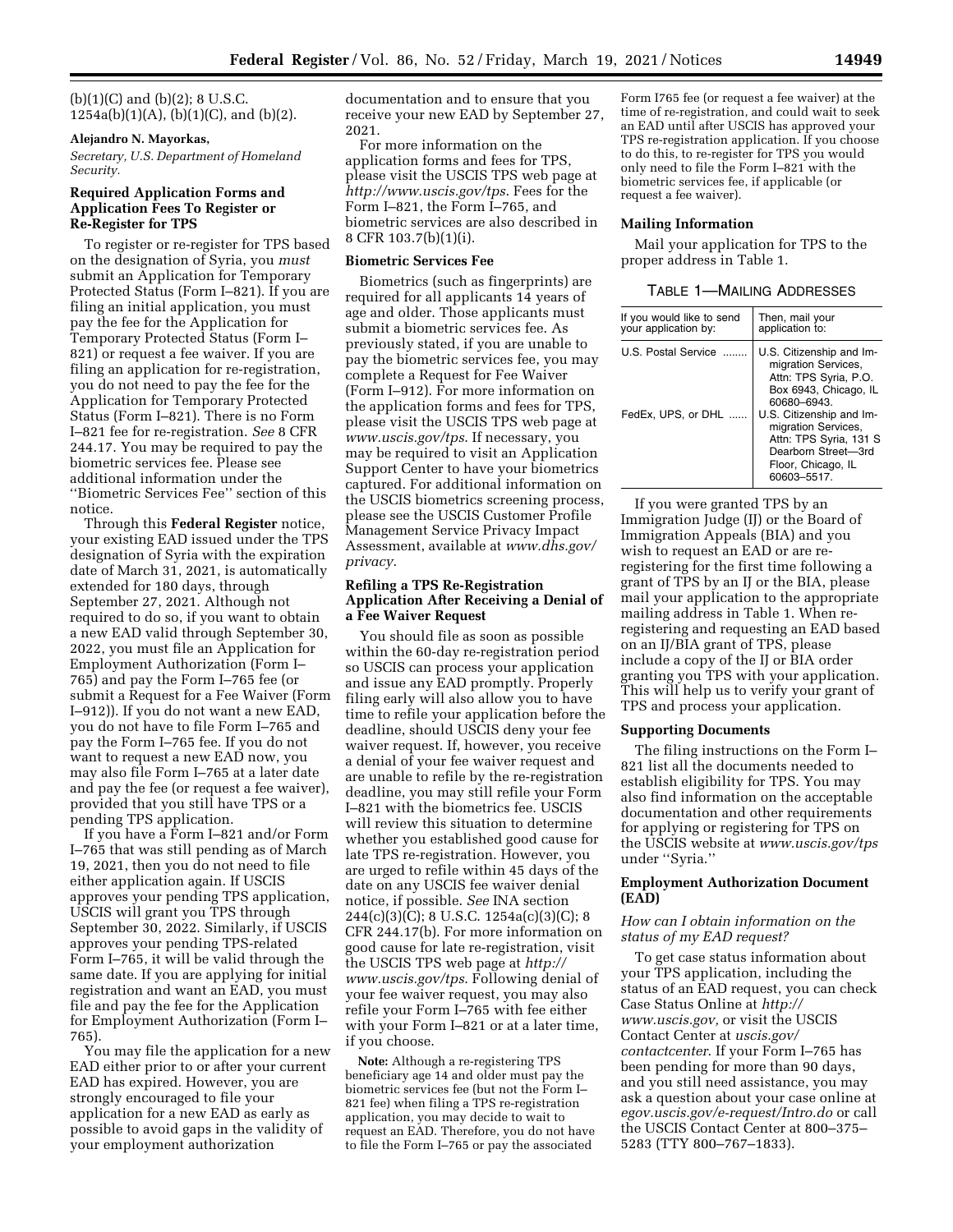### **Am I eligible to receive an automatic 180-day extension of my current EAD through September 27, 2021 using this**  *Federal Register* **Notice?**

Yes. Regardless of your country of birth, provided that you currently have a Syria TPS-based EAD with a marked expiration date of March 31, 2021, bearing the notation A–12 or C–19 on the face of the card under Category, this notice automatically extends your EAD through September 27, 2021.

Although this **Federal Register** notice automatically extends your EAD through September 27, 2021 you must re-register timely for TPS in accordance with the procedures described in this **Federal Register** notice to maintain your TPS.

*When hired, what documentation may I show to my employer as evidence of employment authorization and identity when completing Form I–9?* 

You can find the Lists of Acceptable Documents on the third page of Form I– 9 as well as the Acceptable Documents web page at *[https://www.uscis.gov/i-9](https://www.uscis.gov/i-9-central/acceptable-documents) [central/acceptable-documents](https://www.uscis.gov/i-9-central/acceptable-documents)*. Employers must complete Form I–9 to verify the identity and employment authorization of all new employees. Within three days of hire, employees must present acceptable documents to their employers as evidence of identity and employment authorization to satisfy Form I–9 requirements.

You may present any document from List A (which provides evidence of both identity and employment authorization), or one document from List B (which provides evidence of your identity) together with one document from List C (which provides evidence of employment authorization), or you may present an acceptable receipt for List A, List B, or List C documents as described in the Form I–9 instructions. Employers may not reject a document based on a future expiration date. You can find additional information about Form I–9 on the I–9 Central web page at *[http://](http://www.uscis.gov/I-9Central) [www.uscis.gov/I-9Central](http://www.uscis.gov/I-9Central)*.

An EAD is an acceptable document under List A. See the section ''How do my employer and I complete Form I–9 using my automatically extended EAD for a new job?'' of this **Federal Register**  notice for further information. If your EAD has an expiration date of March 31, 2021 and states A–12 or C–19 under Category, it has been extended automatically by virtue of this **Federal Register** notice and you may choose to present your EAD to your employer as proof of identity and employment eligibility for Form I–9 through September 27, 2021, unless your TPS

has been withdrawn or your request for TPS has been denied. See the subsection titled, ''How do my employer and I complete the Form I–9 using my automatically extended EAD for a new job?'' for further information.

As an alternative to presenting evidence of your automatically extended EAD, you may choose to present any other acceptable document from List A, a combination of one selection from List B and one selection from List C, or a valid receipt.

### *What documentation may I present to my employer for Form I–9 if I am already employed but my current TPSrelated EAD is set to expire?*

Even though your EAD has been automatically extended, your employer is required by law to ask you about your continued employment authorization. Your employer may need to re-inspect your automatically extended EAD to check the Card Expires date and Category code if your employer did not keep a copy of your EAD when you initially presented it. Once your employer has reviewed the Card Expiration date and Category code, your employer should update the EAD expiration date in Section 2 of Form I– 9. See the section ''What updates should my current employer make to Form I– 9 if my EAD has been automatically extended?'' of this **Federal Register**  notice for further information. You may show this **Federal Register** notice to your employer to explain what to do for Form I–9 and to show that your EAD has been automatically extended through September 27, 2021.The last day of the automatic EAD extension is September 27, 2021. Before you start work on September 28, 2021, your employer is required by law to reverify your employment authorization in Section 3 of Form I–9. At that time, you must present any document from List A or any document from List C on Form I–9 Lists of Acceptable Documents, or an acceptable List A or List C receipt described in the Form I–9 instructions to reverify employment authorization.

Your employer may not specify which List A or List C document you must present and cannot reject an acceptable receipt.

*Can my employer require that I provide any other documentation to prove my status, such as proof of my Syrian citizenship or a Form I–797C showing I re-registered for TPS?* 

No. When completing Form I–9, including reverifying employment authorization, employers must accept any documentation that appears on the Form I–9 Lists of Acceptable Documents

that reasonably appears to be genuine and that relates to you, or an acceptable List A, List B, or List C receipt. Employers need not reverify List B identity documents. Employers may not request documentation that does not appear on the ''Lists of Acceptable Documents.'' Therefore, employers may not request proof of Syrian citizenship or proof of re-registration for TPS when completing Form I–9 for new hires or reverifying the employment authorization of current employees. If you present an EAD that has been automatically extended, employers should accept it as a valid List A document so long as the EAD reasonably appears to be genuine and relates to you. Refer to the Note to Employees section of this **Federal Register** notice for important information about your rights if your employer rejects lawful documentation, requires additional documentation, or otherwise discriminates against you based on your citizenship or immigration status, or your national origin.

## *How do my employer and I complete the Form I–9 using my automatically extended EAD for a new job?*

When using an automatically extended EAD to complete Form I–9 for a new job before September 28, 2021, for Section 1, you should:

a. Check ''An alien authorized to work until'' and enter September 27, 2021 as the ''expiration date''; and

b. Enter your Alien Number/USCIS number or A-Number where indicated (your EAD or other document from DHS will have your USCIS number or A-Number printed on it; the USCIS number is the same as your A-Number without the A prefix).

2. For Section 2, employers should: a. Determine if the EAD is autoextended by ensuring it is in category A–12 or C–19 and has a Card Expires date of March 31, 2021;

- b. Write in the document title;
- c. Enter the issuing authority;

d. Provide the document number; and e. Write September 27, 2021, as the expiration date.

Before the start of work on September 28, 2021, employers must reverify the employee's employment authorization in Section 3 of Form I–9.

## *What updates should my current employer make to Form I–9 if my EAD has been automatically extended?*

If you presented a TPS-related EAD that was valid when you first started your job and your EAD has now been automatically extended, your employer may need to re-inspect your current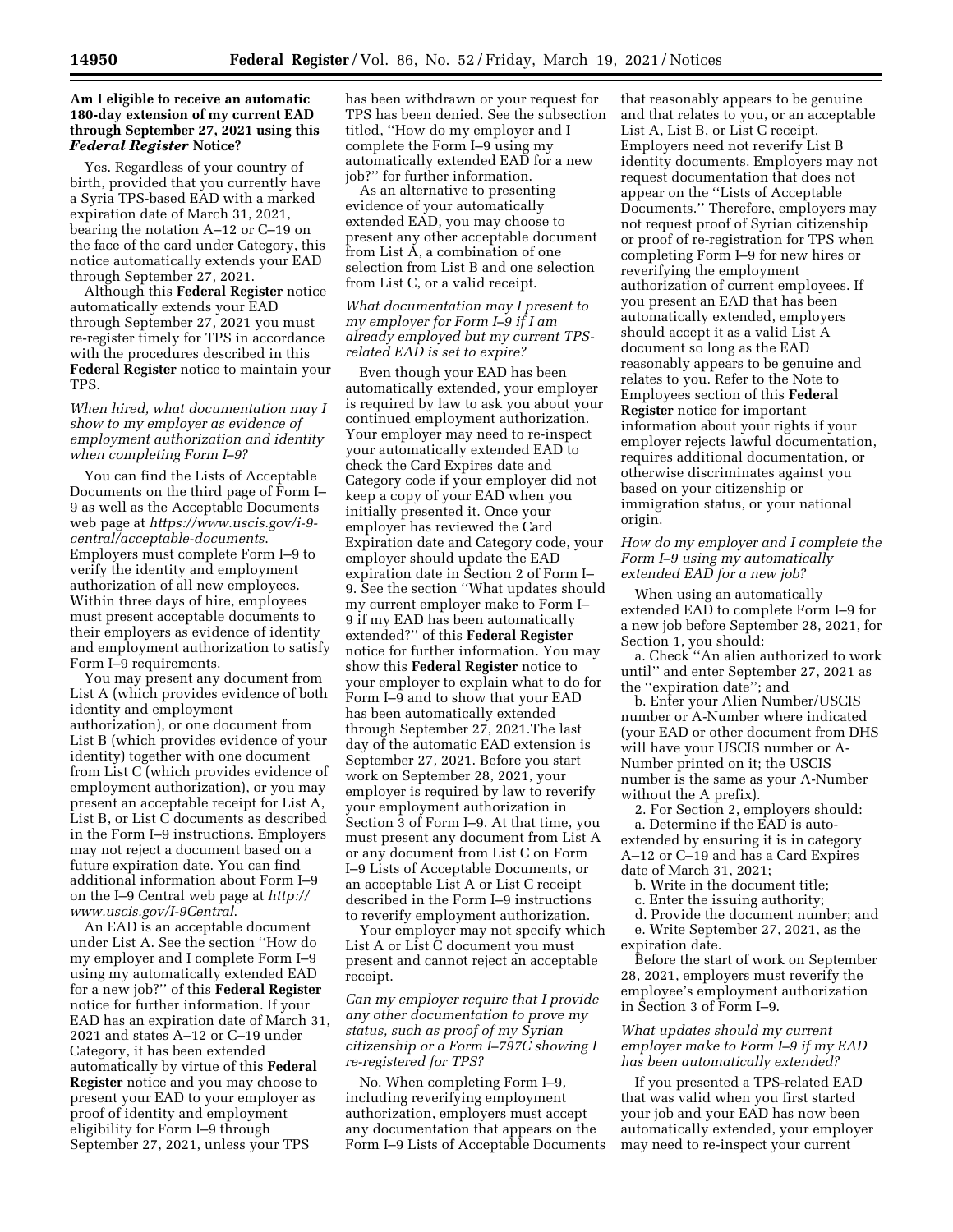EAD if they do not have a copy of the EAD on file. Your employer should determine if your EAD is automatically extended by ensuring that it contains Category A–12 or C–19 and has a Card Expires date of March 31, 2021.

If your employer determines that your EAD has been automatically extended, your employer should update Section 2 of your previously completed Form I–9 as follows:

1. Write EAD EXT and September 27, 2021 as the last day of the automatic extension in the Additional Information field; and

2. Initial and date the correction.

*Note:* This is not considered a reverification. Employers do not need to complete Section 3 until either the 180 day automatic extension has ended, or the employee presents a new document to show continued employment authorization, whichever is sooner. By September 28, 2021, when the employee's automatically extended EAD has expired, employers are required by law to reverify the employee's employment authorization in Section 3.

*If I am an employer enrolled in E– Verify, how do I verify a new employee whose EAD has been automatically extended?* 

Employers may create a case in E– Verify for a new employee by entering the number from the Document Number field on Form I–9 into the document number field in E–Verify.

## *If I am an employer enrolled in E– Verify, what do I do when I receive a*  ''*Work Authorization Documents Expiration*'' *alert for an automatically extended EAD?*

E–Verify automated the verification process for TPS-related EADs that are automatically extended. If you have employees who provided a TPS-related EAD when they first started working for you, you will receive a ''Work Authorization Documents Expiring'' case alert when the auto-extension period for this EAD is about to expire. Before this employee starts work on September 28, 2021, you must reverify his or her employment authorization in Section 3 of Form I–9. Employers should not use E–Verify for reverification.

#### **Note to All Employers**

Employers are reminded that the laws requiring proper employment eligibility verification and prohibiting unfair immigration-related employment practices remain in full force. This **Federal Register** notice does not supersede or in any way limit applicable employment verification

rules and policy guidance, including those rules setting forth reverification requirements. For general questions about the employment eligibility verification process, employers may call USCIS at 888–464–4218 (TTY 877–875– 6028) or email USCIS at *[I9Central@](mailto:I9Central@uscis.dhs.gov) [uscis.dhs.gov.](mailto:I9Central@uscis.dhs.gov)* USCIS accepts calls and emails in English and many other languages. For questions about avoiding discrimination during the employment eligibility verification process (Form I– 9 and E–Verify), employers may call the U.S. Department of Justice's Civil Rights Division, Immigrant and Employee Rights Section (IER) Employer Hotline at 800–255–8155 (TTY 800–237–2515). IER offers language interpretation in numerous languages. Employers may also email IER at *[IER@usdoj.gov.](mailto:IER@usdoj.gov)* 

#### **Note to Employees**

For general questions about the employment eligibility verification process, employees may call USCIS at 888–897–7781 (TTY 877–875–6028) or email USCIS at *[I-9Central@](mailto:I-9Central@uscis.dhs.gov) [uscis.dhs.gov.](mailto:I-9Central@uscis.dhs.gov)* Calls are accepted in English, Spanish, and many other languages. Employees or applicants may also call the IER Worker Hotline at 800– 255–7688 (TTY 800–237–2515) for information regarding employment discrimination based upon citizenship, immigration status, or national origin, including discrimination related to Form I–9 and E–Verify. The IER Worker Hotline provides language interpretation in numerous languages.

To comply with the law, employers must accept any document or combination of documents from the Lists of Acceptable Documents if the documentation reasonably appears to be genuine and to relate to the employee, or an acceptable List A, List B, or List C receipt as described in the Form I–9 Instructions. Employers may not require extra or additional documentation beyond what is required for Form I–9 completion. Further, employers participating in E–Verify who receive an E–Verify case result of Tentative Nonconfirmation (TNC) must promptly inform employees of the TNC and give such employees an opportunity to contest the TNC. A TNC case result means that the information entered into E–Verify from an employee's Form I–9 differs from Federal or state government records.

Employers may not terminate, suspend, delay training, withhold pay, lower pay, or take any adverse action against an employee because of the TNC while the case is still pending with E– Verify. A Final Nonconfirmation (FNC) case result is received when E–Verify cannot verify an employee's

employment eligibility. An employer may terminate employment based on a case result of FNC. Work-authorized employees who receive an FNC may call USCIS for assistance at 888–897–7781 (TTY 877–875–6028). For more information about E–Verify-related discrimination or to report an employer for discrimination in the E–Verify process based on citizenship, immigration status, or national origin, contact IER's Worker Hotline at 800– 255–7688 (TTY 800–237–2515). Additional information about proper nondiscriminatory Form I–9 and E– Verify procedures is available on the IER website at *[https://www.justice.gov/](https://www.justice.gov/ier) [ier](https://www.justice.gov/ier)* and on the USCIS and E–Verify websites at *[https://www.uscis.gov/i-9](https://www.uscis.gov/i-9-central) [central](https://www.uscis.gov/i-9-central)* and *[https://www.e-verify.gov.](https://www.e-verify.gov)* 

### **Note Regarding Federal, State, and Local Government Agencies (Such as Departments of Motor Vehicles)**

For Federal purposes, TPS beneficiaries presenting an EAD referenced in this **Federal Register**  notice do not need to show any other document, such as an I–797C Notice of Action, to prove that they qualify for this extension. However, while Federal Government agencies must follow the guidelines laid out by the Federal Government, state and local government agencies establish their own rules and guidelines when granting certain benefits. Each state may have different laws, requirements, and determinations about what documents you need to provide to prove eligibility for certain benefits. Whether you are applying for a Federal, state, or local government benefit, you may need to provide the government agency with documents that show you are a TPS beneficiary, show you are authorized to work based on TPS or other status, and/or that may be used by DHS to determine whether you have TPS or other immigration status. Examples of such documents are:

• Your current EAD;

• A copy of your Form I–797C, Notice of Action, for your Form I–765;

• A copy of your Form I–797C, Notice of Action, for your Form I–821 for this re-registration;

• A copy of your Form I–797, the notice of approval, for a past or current Form I–821, if you received one from  $USCIS$ ; or

• Any other relevant DHS-issued document that indicates your immigration status or authorization to be in the United States, or that may be used by DHS to determine whether you have such status or authorization to remain in the United States.

Check with the government agency regarding which document(s) the agency